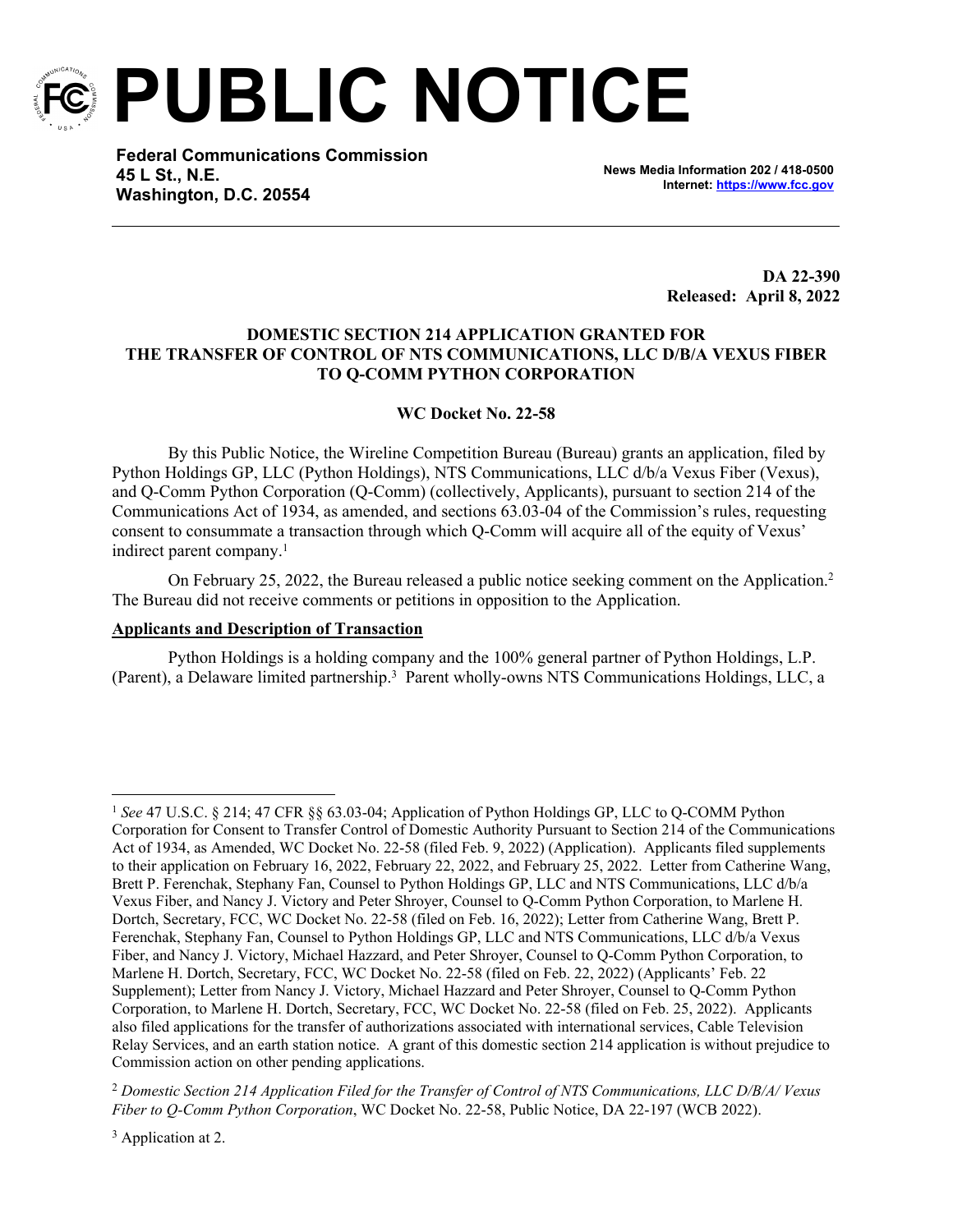Delaware holding company, which wholly-owns Vexus, a Delaware limited liability company.<sup>4</sup> Python Holdings does not provide telecommunications services.<sup>5</sup>

Vexus is a competitive local exchange carrier (LEC) authorized to provide service in Texas and Louisiana.<sup>6</sup> It also provides interexchange services and other services in Texas, Louisiana, New Mexico, and Arizona (Vexus Operating States).<sup>7</sup> Vexus is an eligible telecommunications carrier (ETC) in Louisiana and Texas.<sup>8</sup> It is a recipient of frozen high-cost Universal Service Fund support in Texas, and provides Lifeline and Emergency Broadband Benefit (EBB) /Affordable Connectivity Program (ACP) services to customers in Texas and Louisiana.<sup>9</sup> Vexus participated in, and won, the rights to provide service to 13 locations in Texas through Phase I of the Rural Digital Opportunity Fund (RDOF) Auction.<sup>10</sup>

Q-Comm, a Delaware holding company, is an indirect, wholly-owned subsidiary of MetroNet Holdings, LLC (MetroNet Holdings).<sup>11</sup> MetroNet Holdings, a Delaware corporation, provides, through its direct and indirect, wholly-owned subsidiaries domestic telecommunications services, VoIP services, broadband services, and multichannel video programming services in certain portions of Florida, Illinois, Indiana, Iowa, Kentucky, Michigan, Minnesota, North Carolina, Ohio and Wisconsin.<sup>12</sup> Through its MetroNet Holdings ownership, Q-Comm is affiliated with the following U.S.-based entities: Climax, an incumbent LEC and competitive LEC in Michigan; CMN-RUS, Inc., a competitive LEC and interexchange carrier in Indiana and Kentucky; Jaguar Communications, Inc., a competitive LEC and interexchange provider in Minnesota; and Metro FiberNet, LLC (MFN), a competitive LEC and interexchange provider in Florida, Illinois, Indiana, Iowa, Kentucky, Michigan, Minnesota, Missouri, North Carolina, Texas, Wisconsin, and Virginia.<sup>13</sup> The operating areas of MetroNet Holdings' subsidiaries do not currently overlap with the areas in which Vexus operates.<sup>14</sup> The following entities

5 *Id.*

7 *Id.* at 2.

8 *Id.*

9 *Id.* at 2.

<sup>11</sup> Application at 3.

<sup>12</sup> *Id.*

<sup>4</sup> *Id.*

<sup>6</sup> *Id*. Vexus also provides video service pursuant to a State-Issued Certificate of Franchise Authority for certain portions of Texas and a State Cable and Video Franchise Certificate in Louisiana. *Id.* at 2, n.1.

<sup>&</sup>lt;sup>10</sup> *Id.* at 2-3; Applicants' Feb. 22 Supplement at 1 (stating that Vexus was awarded a total RDOF support over a tenyear period of \$8,923); *Rural Digital Opportunity Fund Phase I Auction (Auction 904) Closes; Winning Bidders Announced,* AU Docket No. 20-34, WC Docket No. 19-126, WC Docket No. 10-90, Public Notice, 35 FCC Rcd 13888, Attach. A (Winning Bidder Summary) (2020); *See Rural Digital Opportunity Fund Support Authorized For 469 Winning Bids,* AU Docket No. 20-34, WC Docket No. 19-126, WC Docket No. 10-90, Public Notice, DA 21- 1287, at Attach. A (Authorized Long-Form Applicants and Winning Bids) (WCB 2021) *(RDOF Authorization Public Notice).* 

<sup>&</sup>lt;sup>13</sup> *Id.* at 20-24. On February 14, 2022, the Bureau granted the domestic section 214 application for MetroNet Holdings' indirect subsidiary, MetroNet Systems, LLC, to acquire certain competitive LEC assets in Florida of Hargray of Tallahassee, LLC and Low Country Carriers, Inc. d/b/a Hargray Long Distance. *Notice of Domestic Section 214 Authorization Granted*, WC Docket No. 21-504, Public Notice, DA 22-150 (WCB 2022).

<sup>&</sup>lt;sup>14</sup> Application at 3.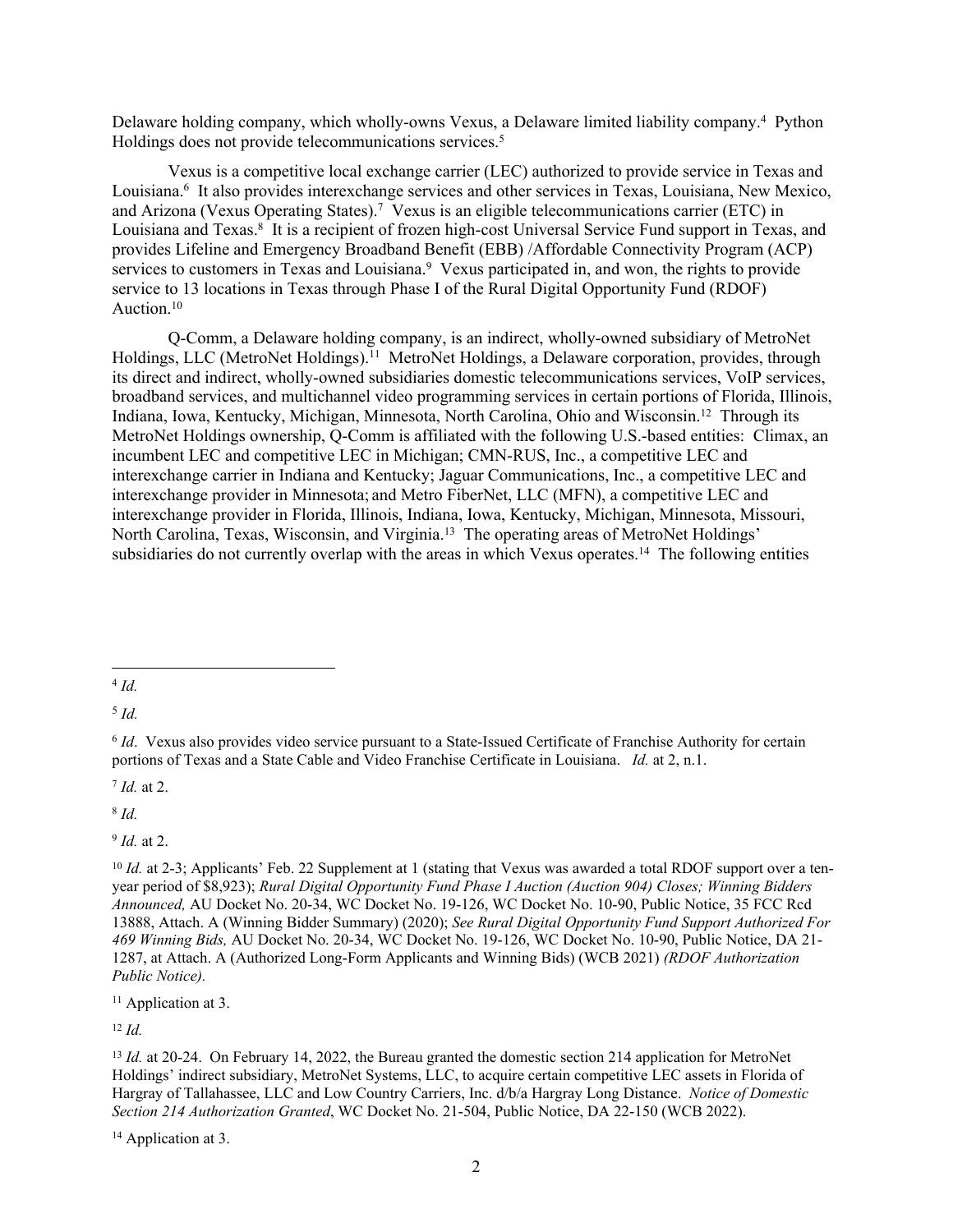hold a 10% or greater interest in Holdings: the Oak Hill Investors;<sup>15</sup> the Cinelli Investors;<sup>16</sup> and funds advised and/or managed by indirect subsidiaries of KKR & Co. Inc. (KKR).<sup>17</sup> Applicants state that the Oak Hill Investors and the Cinelli Investors each have negative *de facto* control of Holdings.<sup>18</sup>

Pursuant to the terms of the proposed transaction, the Applicants and certain related parties entered into an Agreement and Plan of Merger pursuant to which MetroNet Python Merger Sub, LLC, a wholly-owned subsidiary of Q-Comm, will merge with and into Parent with Parent as the surviving entity.<sup>19</sup> As a result of this proposed merger, Vexus will become a wholly-owned, indirect subsidiary of Q-Comm.<sup>20</sup>

Applicants assert that a grant of the Application would serve the public interest, convenience, and necessity.<sup>21</sup> Applicants state that the proposed transaction "will not result in any changes that would compromise Vexus' ability to meet its current RDOF, Lifeline, or EBB/ACP service obligations."<sup>22</sup> Specifically, Applicants certify that Q-Comm "does not contemplate any changes to Vexus' buildout plans presented in its RDOF long form application."<sup>23</sup> Vexus and Q-Comm further confirm that "Vexus will continue to fulfill the relevant service obligations attaching to those build-out plans."<sup>24</sup> They state that the proposed transaction would be entirely seamless to customers and will have no impact on Vexus' day-to-day operations and service offerings.<sup>25</sup> Vexus will continue to provide service to its customers at the same rates, terms, and conditions without interruption.<sup>26</sup> Applicants further contend that the proposed transaction will provide access to additional funding and management expertise, which will enhance Vexus' ability to: 1) accelerate investment and service expansion in its network in the Vexus Operating States; and 2) better compete for customers.<sup>27</sup>

<sup>16</sup> Applicants provide information on each of the entities and individuals who are included in the Cinelli Investors in the Application at 9-10, Ex. C (Post-Transaction Ownership). Applicants state that all the Cinelli Investors are U.S. citizens, trusts, or entities. John Cinelli and Janet Cinelli, both U.S. citizens, are the Co-Trustees and control Cinelli Investors. *Id*.

 $17$  Application at 13-18, and Ex. C (Post-Transaction Ownership) describes in detail the post-transaction ownership of the KKR investor entities. KKR, an investment firm, and the KKR investor entities are owned by one or more funds advised and/or managed by indirect subsidiaries of KKR, a publicly traded Delaware corporation. *Id*.

<sup>18</sup> *Id.* at 27, Exh. C (Ownership and Control Structure of Holdings); Applicants' Feb. 25 Supplement at 2.

<sup>19</sup> Application at 3.

<sup>20</sup> *Id.*

<sup>21</sup> *Id*. at 3-5.

<sup>23</sup> *Id.* at 2.

24 *Id.*

<sup>26</sup> *Id.*

<sup>27</sup> *Id*.

<sup>15</sup> Application at 8-18, Ex. C (Post-Transaction Ownership) describes in detail the post-transaction ownership of the Oak Hill Investors and MetroNet Holdings. The Oak Hill Investors are affiliated with Oak Hill Capital Management, a private equity fund that is based in the U.S. but whose funds are organized in the Cayman Islands. Control of these funds ultimately rests in U.S. entities or citizens. Applicants' Feb. 25 Supplement at 2. Through the Oak Hill Investors, MetroNet Holdings is affiliated with Otelco, Inc. and its subsidiaries, Ontario Telephone Company, Trumansburg Telephone Company, Inc., and Finger Lakes Communications Group, Inc., all of which provide incumbent LEC and competitive LEC services in multiple states, and certain other competitive providers. *Id.* at 22-24. Certain Oak Hills funds, in addition to un-related investors, currently hold a 10% or greater interest in Vexus. Application at 24 and Exh. B (Current Ownership Structure of Vexus).

<sup>22</sup> Applicants' Feb. 22 Supplement at 1.

<sup>25</sup> Application at 4.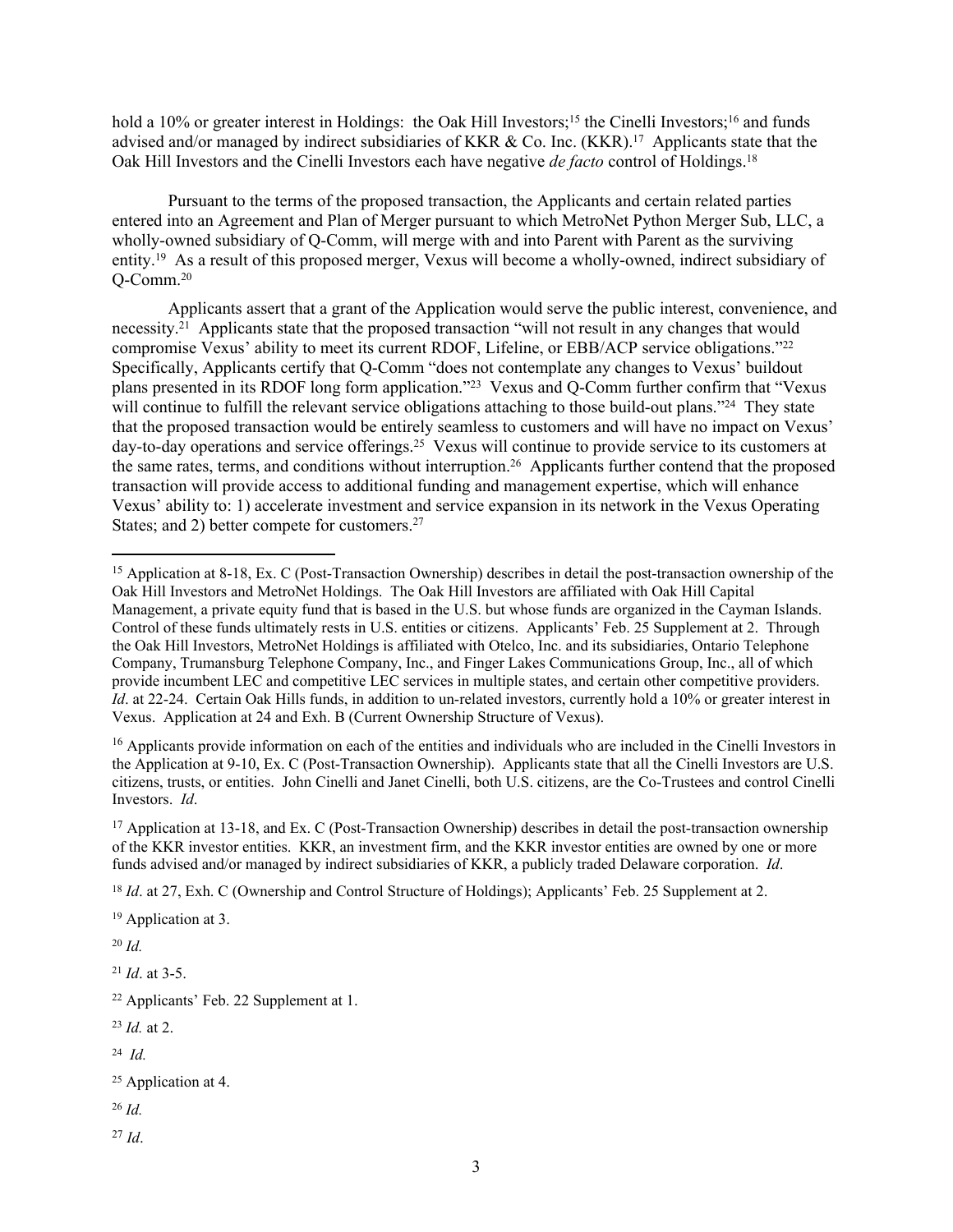## **Discussion**

We find, upon consideration of the record, that a grant of the Application will serve the public interest, convenience, and necessity.<sup>28</sup> To make this determination under Commission precedent, we first consider whether the proposed transaction could result in public interest harms by substantially frustrating or impairing the objectives or implementation of the Act or related statutes.29 We then employ a balancing test weighing any potential public interest harms of the proposed transaction against any potential public interest benefits.30 The Applicants bear the burden of proving, by a preponderance of the evidence, that the proposed transaction, on balance, serves the public interest.<sup>31</sup>

We find that there are no potential public interest harms identified in the record. First, the proposed transaction will not result in a significant reduction in competition because the operating areas of MetroNet Holdings' subsidiaries do not overlap with the areas in which Vexus operates.<sup>32</sup> Applicants further state that the proposed transaction would be entirely seamless to customers and will have no impact on Vexus' day-to-day operations and service offerings.<sup>33</sup> Applicants have also stated on the record that Vexus will continue to provide service to its customers at the same rates, terms, and conditions without interruption.<sup>34</sup>

Second, Vexus and Q-Comm certify that they will meet all relevant RDOF support obligations,<sup>35</sup> and we expect that the proposed transaction will not negatively impact these obligations. Specifically, Applicants verify that Q-Comm "does not contemplate any changes to Vexus' buildout plans presented in its RDOF long form application."<sup>36</sup> Vexus and Q-Comm further attest that "Vexus will continue to fulfill the relevant service obligations attaching to those build-out plans."<sup>37</sup> Additionally, Applicants state that

<sup>29</sup> *See, e.g.*, *Application of Verizon Communications Inc. and América Móvil S.A.B. de C.V for Consent to Transfer Control of International Section 214 Authorization*, GN Docket No. 21-112; IBFS File No. ITC-T/C-20200930- 00173, Memorandum Opinion and Order, FCC 21-121, at para. 21 (rel. Nov. 22, 2021) (*Verizon-TracFone Order*) (citing *China Mobile International (USA) Inc., Application for Global Facilities-Based and Global Resale International Telecommunications Authority Pursuant to Section 214 of the Communications Act of 1934, as Amended*, Memorandum Opinion and Order, 34 FCC Rcd 3361, 3366, para. 9 (2019); *Applications for Consent to the Assignment and/or Transfer of Control of Licenses, Adelphia Communications Corporation (and subsidiaries, debtors-in-possession), Assignors, to Time Warner Cable Inc. (subsidiaries), Assignees; Adelphia Communications Corporation, (and subsidiaries, debtors-in-possession), Assignors and Transferors et al*., MB Docket No. 05-192, Memorandum Opinion and Order, 21 FCC Rcd 8203, 8219-21, paras. 27-28 (2006) (*Adelphia-TWC Order*)).

<sup>30</sup> *See Verizon-TracFone Order* at para. 21 (citing *Applications of AT&T Inc. and DIRECTV for Consent to Assign or Transfer Control of Licenses and Authorizations*, MB Docket No. 14-90, Memorandum Opinion and Order, 30 FCC Rcd 9131, 9140, para. 18 (2015) (*AT&T-DIRECTV Order*) (further internal citations omitted)).

<sup>31</sup> *See Verizon-TracFone Order* at para. 21 (citing *AT&T-DIRECTV Order*, 30 FCC Rcd at 9140, para. 18; *Adelphia-TWC Order*, 21 FCC Rcd at 8217, para. 23; *Application of EchoStar Communications Corp., General Motors Corp., and Hughes Electronics Corp., Transferors, and EchoStar Communications Corp., Transferee*, CS Docket No. 01- 348, Hearing Designation Order, 17 FCC Rcd 20559, 20574, para. 25 (2002) (*EchoStar-DIRECTV HDO*) (further internal citations omitted)).

<sup>32</sup> Application at 3.

<sup>33</sup> *Id*. at 4.

<sup>34</sup> *Id.*

<sup>35</sup> Applicants' Feb. 22 Supplement at 1-3.

<sup>36</sup> *Id.* at 2.

<sup>37</sup> *Id.*

<sup>28</sup> 47 U.S.C. § 214(a); 47 C.F.R. § 63.03; *see Telecommunications Carriers Eligible for Universal Service Support*, WC Docket No. 09-197, *Connect America Fund*, WC Docket No. 10-90, Order, DA 21-663, para. 30 (WCB 2021) (requiring ETCs to receive approval from the Commission prior to undertaking a transfer of control or assets).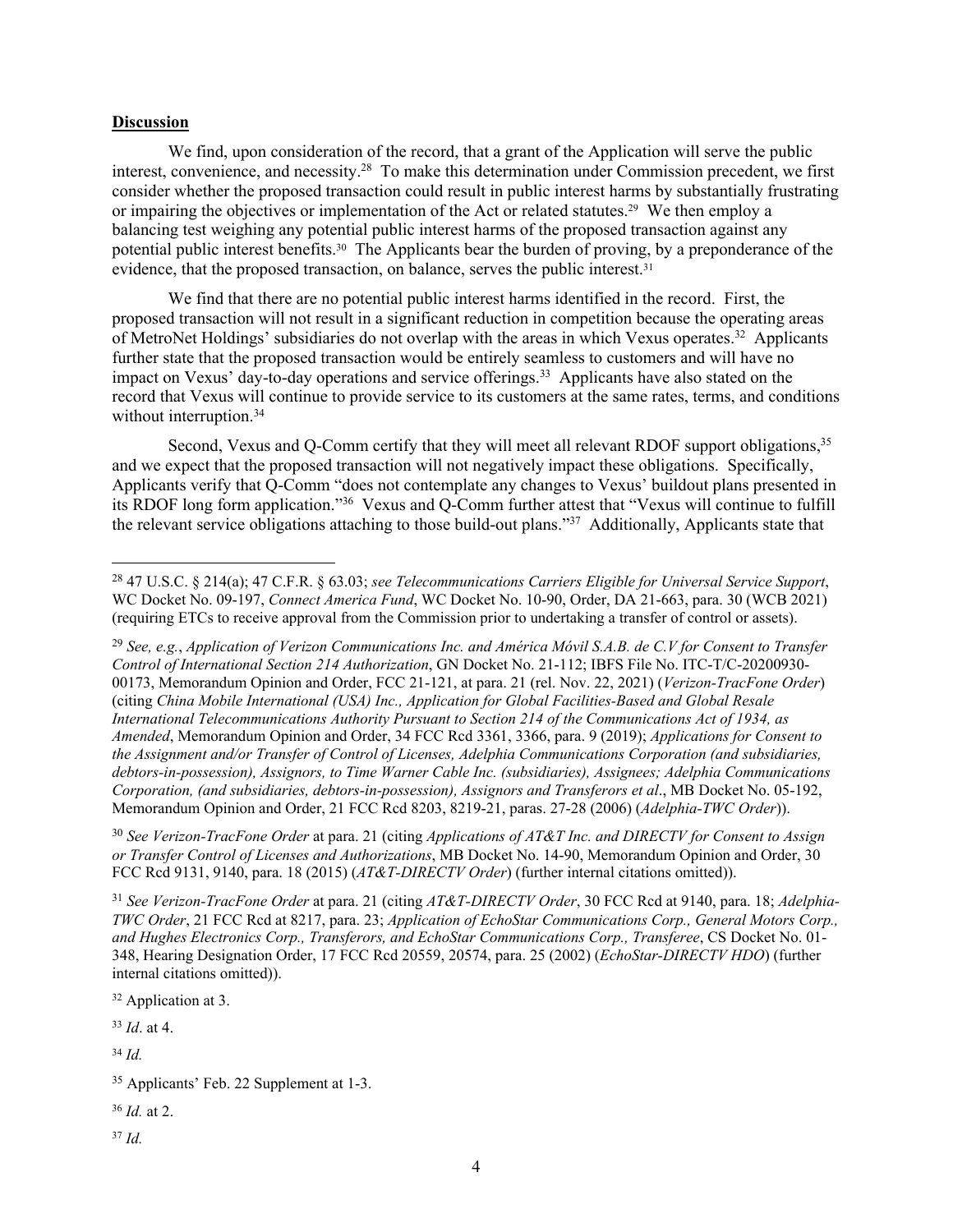the transaction "will not result in any additional debt" and that the "existing management team will continue to manage Vexus and its day-to-day operations."<sup>38</sup> Vexus remains financially, managerially, and technically obligated to meet all public interest and performance obligations associated with the receipt of RDOF funding in accordance with the Commission's pre-transaction approval of its qualifications, will be subject to ongoing oversight, and must comply with annual reporting and certification requirements.<sup>39</sup>

We next consider whether the proposed transaction is likely to generate verifiable, transactionspecific public interest benefits.<sup>40</sup> Applicants must provide evidence of a claimed benefit to allow the Commission to verify its likelihood and magnitude.<sup>41</sup> Where potential harms appear unlikely, as is the case with the Application before us here, the Commission accepts a lesser degree of magnitude and likelihood than when harms are present.<sup>42</sup>

The Commission has specified that ensuring consumers receive new or additional services is an important public interest factor,<sup>43</sup> and accelerating private sector deployment of advanced services is one of the aims of the Communications Act.44 In light of the Applicants' commitments to meet Vexus' federal high cost funding obligations and their statement that Q-Comm is prepared to provide access to additional funding and management expertise, which will "enable Vexus to accelerate investment and service expansion in its network",<sup>45</sup> we find it likely that the proposed transaction would result in some public interest benefits. In addition, as the Commission has found, the combination of competitive providers can result in a stronger and more effective competitor against larger cable and incumbent LEC providers.<sup>46</sup> Absent any potential harms, and considering that the proposed transaction is likely to yield some benefits, we find, on balance, that the proposed transaction serves the public interest.

Therefore, pursuant to section 214 of the Act, 47 U.S.C. § 214, and sections 0.91, 0.291, 63.03, and 63.04 of the Commission's rules, 47 C.F.R. §§ 0.91, 0.291, 63.03, and 63.04, the Bureau hereby grants the Application discussed in this Public Notice, subject to Vexus' and Q-Comm's compliance with all applicable obligations.<sup>47</sup>

<sup>41</sup> *See id*. at 9237-38, paras. 275-76.

<sup>42</sup> *See id*.

<sup>43</sup> *See, e.g.*, *AT&T-DIRECTV Order*, 30 FCC Rcd at 9140, para. 19.

<sup>44</sup> *See Verizon-TracFone Order* at para. 22 (citing 47 U.S.C. §§ 254, 332(c)(7), 1302; Telecommunications Act of 1996, Preamble, Pub. L. No. 104-104, 110 Stat. 56 (1996) (one purpose of the Act is to "accelerate rapidly private sector deployment of advanced telecommunications and information technologies and services")).

<sup>45</sup> Application at 4.

<sup>46</sup> *See, e.g*., *Applications of Level 3 Communications, Inc. and CenturyLink, Inc. for Consent to Transfer Control of Licenses and Authorizations*, Memorandum Opinion and Order, 32 FCC Rcd 9581, 9594, 9605, paras. 26 and 52 (2017) (finding no harm to competition where applicants operate as competitive LECs, and further finding that the transaction "will expand the on-net reach of the newly combined firm resulting in a more effective and stronger competitor against larger cable and incumbent LEC competitors, among others, particularly outside of Century Link's incumbent LEC region, where it, like Level 3, operates as a competitive LEC.").

<sup>47</sup> *See RDOF Authorization Public Notice* at 2-8 (listing obligations of authorized Auction 904 support recipients). Following consummation of the proposed transaction, Vexus, which is a recipient of RDOF support, will be affiliated with companies through MetroNet Holdings that receive universal service support under the different mechanisms of fixed model-based support and cost-based support. Application at 22-24. Similar to other transactions involving certain MetroNet Holdings' affiliates that receive universal service support under the different mechanisms of fixed model-based support and cost-based support, to mitigate the potential for cost shifting, we

(continued….)

<sup>38</sup> Applicants' Feb. 22 Supplement at 2.

<sup>39</sup> *RDOF Authorization Public Notice* at 2-8.

<sup>40</sup> *See AT&T/DIRECTV Order*, 30 FCC Rcd at 9237, para. 273-274.